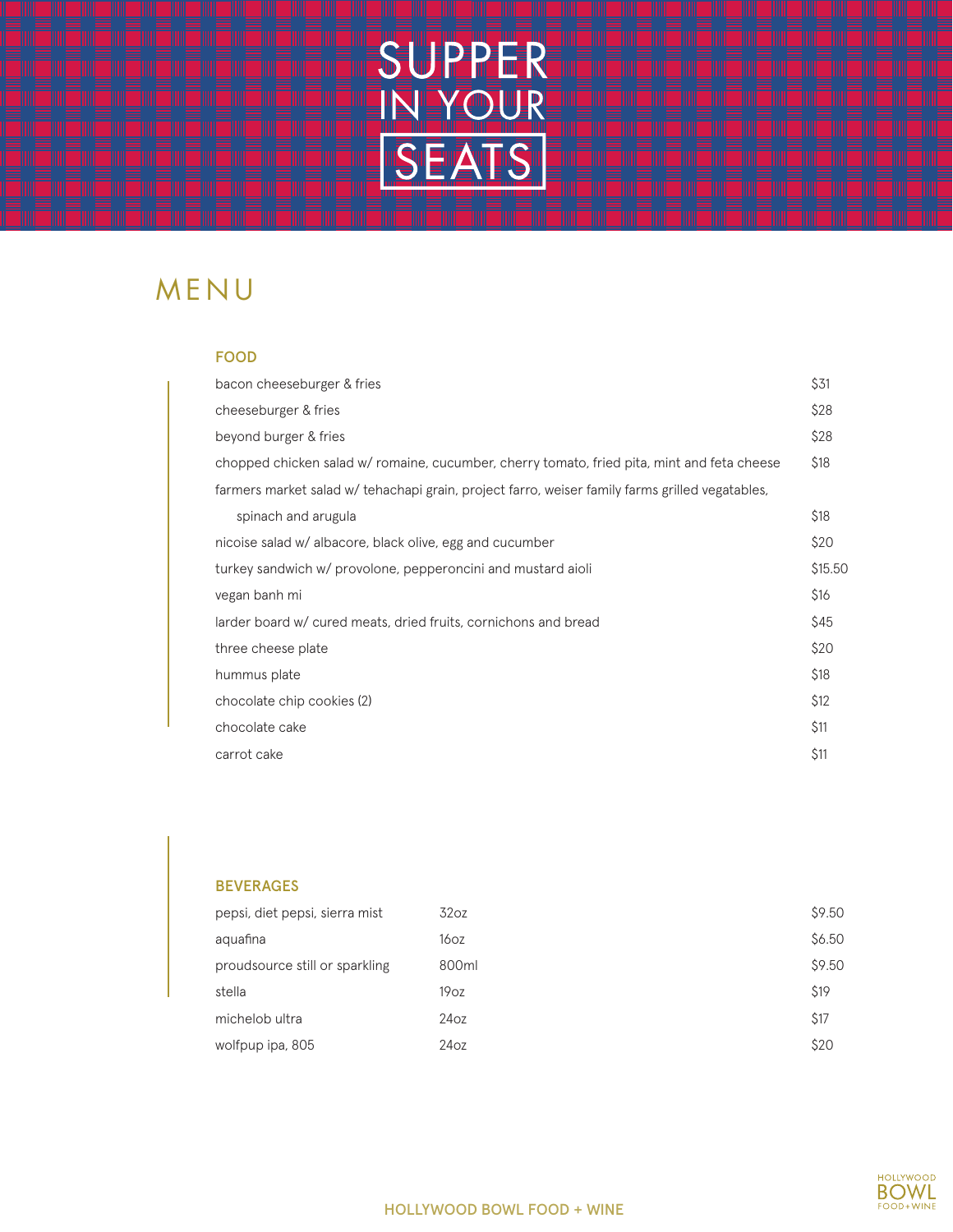

# WINE LIST

#### SPARKLING WINES

| Chigny-Les-Roses     | J. Lassalle, Cachet d'Or, Premier Cru NV (sus) | \$97  |
|----------------------|------------------------------------------------|-------|
| Cremant de Bourgogne | Perle de ma Mère, La Perle, Rosé NV (sus)      | \$77  |
| Mareuil-Sur-Ay       | Billecart-Salmon, Brut Rosé NV (sus)           | \$225 |
| Mareuil-Sur-Ay       | Billecart-Salmon, Brut NV (sus)                | \$195 |
| Prosecco             | Sorgente, Extra Dry NV (org/bio)               | \$54  |
| Reims                | Lanson, Brut NV (org)                          | \$125 |
| Reims                | Veuve Clicquot NV                              | \$165 |
| Reims                | Veuve Clicquot Rosé NV                         | \$210 |
| Reims                | Ruinart, Brut Rosé NV (sus)                    | \$275 |
| Reims                | Krug, Grand Cuvée NV (sus)                     | \$425 |
| Champagne            | Ace of Spades, Armand De Brignac NV            | \$875 |

### ROSÉ WINES

| Grenache Rosé          | Summer Water, Central Coast '21                          | \$44        |
|------------------------|----------------------------------------------------------|-------------|
| Fiefs Vendéen          | J. Mourat '21 (org)                                      | \$45        |
| Côtes de Provence Rosé | Mas de Cadenet, Sainte Victoire '20 (org/sus)            | \$64        |
| Sangiovese Rosé        | Cassanova della Spinetta, Il Rosé di Cassanova '20 (org) | <b>\$55</b> |

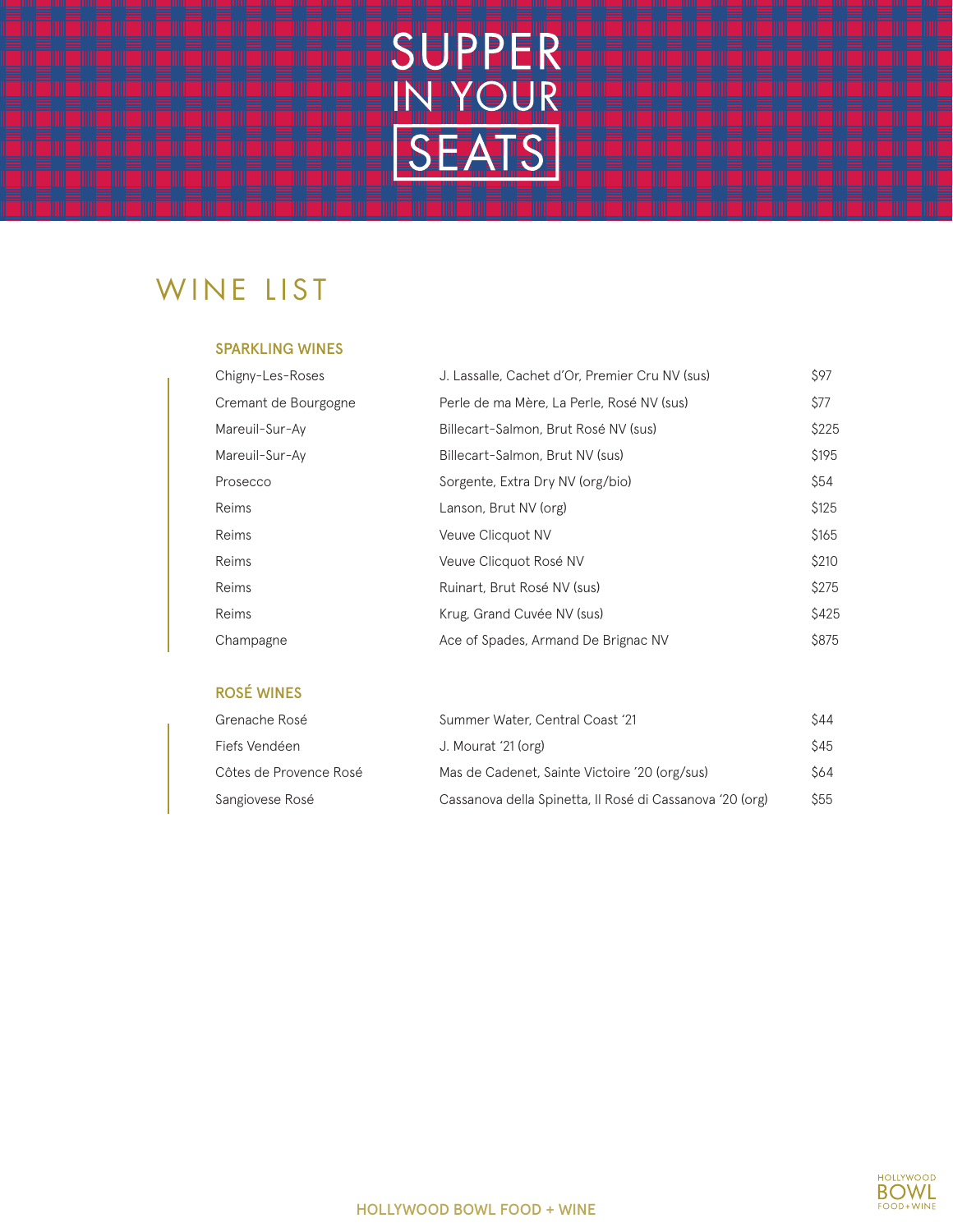

## WHITE WINES

### **Chardonnay**

| Chardonnay             | Folly of the Beast, Central Coast '19     | \$42  |
|------------------------|-------------------------------------------|-------|
| Chardonnay             | Camp, Sonoma County '21 (sus)             | \$45  |
| Chardonnay             | Melville, Sta Rita Hills '20 (sus)        | \$78  |
| Chardonnay             | Brewer Clifton, Sta. Rita Hills '19 (sus) | \$88  |
| Chardonnay             | Peay, Sonoma Coast '19                    | \$125 |
|                        |                                           |       |
| Chablis                | Domaine Collet '19 (org)                  | \$85  |
|                        |                                           |       |
| <b>Sauvignon Blanc</b> |                                           |       |
| Sauvignon Blanc        | Preston, Dry Creek Valley '21 (bio)       | \$64  |
| Sauvignon Blanc        | Habit, Santa Barbara County '21 (org/sus) | \$85  |
|                        |                                           |       |
| Sancerre               | Domaine Denziot '20 (org)                 | \$85  |
|                        |                                           |       |

### Chenin Blanc, Vermentino and other mineral-driven whites

| Trousseau Gris   | Pax, Russian River Valley '21 (org/bio)        | <b>\$89</b> |
|------------------|------------------------------------------------|-------------|
| Chenin Blanc     | Folk Machine, Jeanne d'Arc '21 (sus)           | \$66        |
| Viognier         | Shokrian Estate, Los Alamos '20 (sus/org)      | \$82        |
| Pinot Grigio     | La Viarte, Colli Orientale di Friuli '18 (sus) | \$52        |
| Etna Bianco      | Cottanera '17 (sus)                            | \$72        |
| Albarino         | Field Theroy, Lodi '17                         | \$56        |
| Grüner-Veltliner | Tatomer, Meeresboden '17 (sus)                 | \$80        |
| Riesling         | Clemens Busch, Germany '20 (bio)               | \$68        |

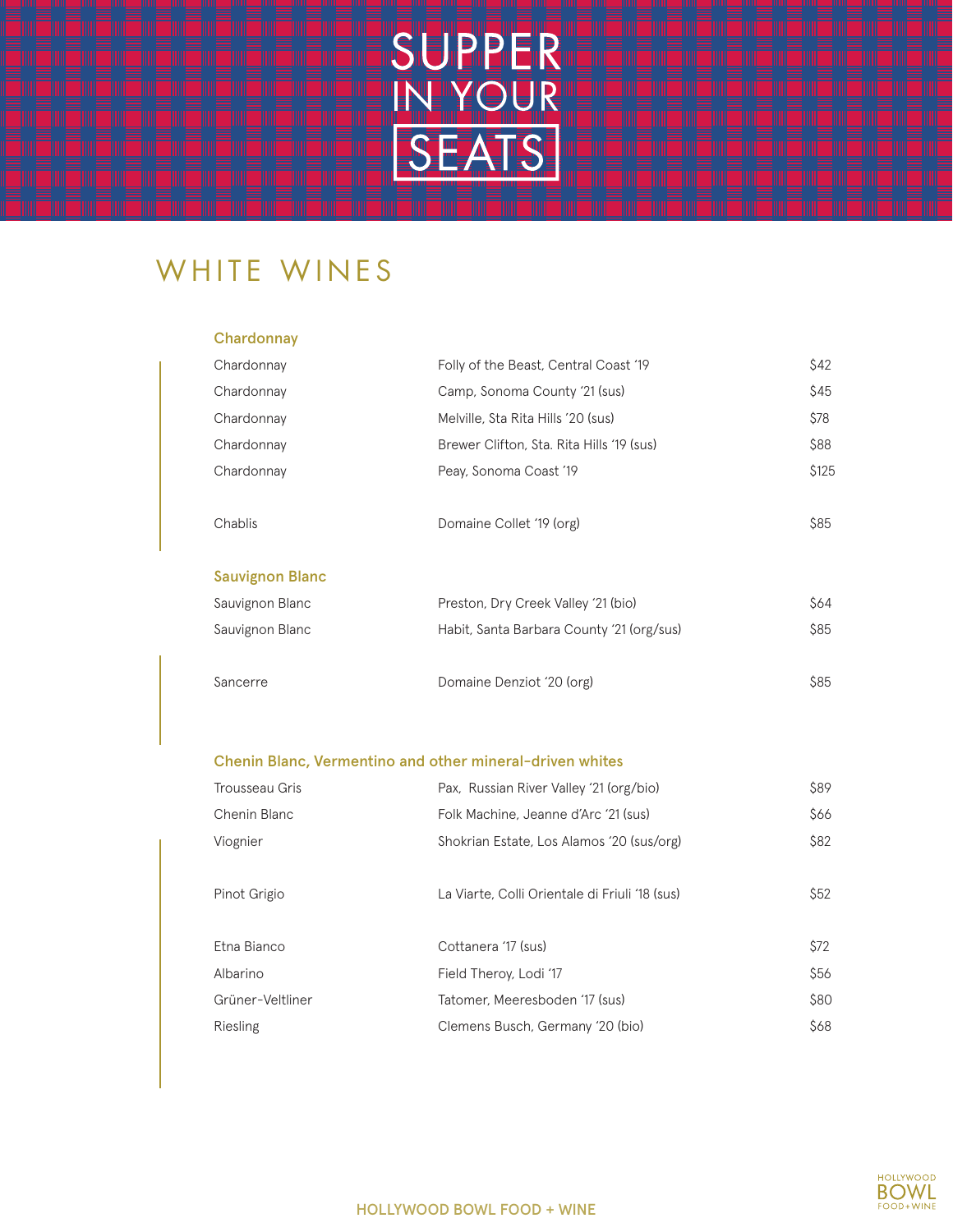

## RED WINES

### Pinot Noir and other light-bodied reds

| Pinot Noir      | Folly of the Beast, Central Coast '20                       | \$45  |
|-----------------|-------------------------------------------------------------|-------|
| Pinot Noir      | Folk Machine, Central Coast '21 (sus)                       | \$52  |
| Pinot Noir      | Scribe, "Nouveau", Carneros '21 (org)                       | \$58  |
| Pinot Noir      | Amy & Peter Made This, Sta. Rita Hills '19 (org)            | \$68  |
| Pinot Noir      | Scar of the Sea, Vino de Los Ranchos, Santa Maria '21 (org) | \$88  |
| Pinot Noir      | Melville, Sta. Rita Hills '20 (sus)                         | \$92  |
| Pinot Noir      | Hirsch Vineyards, Bohan Dillon, Sonoma Coast '19 (org/bio)  | \$124 |
| Pinot Noir      | Raen, Sonoma Coast '19 (org)                                | \$144 |
| Pinot Noir      | Lingua Franca, The Plow, Eola-Amity Hills, Oregon '19 (org) | \$173 |
| Pinot Noir      | Cobb Wines, Rice-Spivak Vyd, Sonoma Coast '18 (sus)         | \$204 |
|                 |                                                             |       |
| Bourgogne Rouge | David Duband '19 (org)                                      | \$89  |
| Pommard         | Domaine Demougeot '19 (org/bio)                             | \$196 |

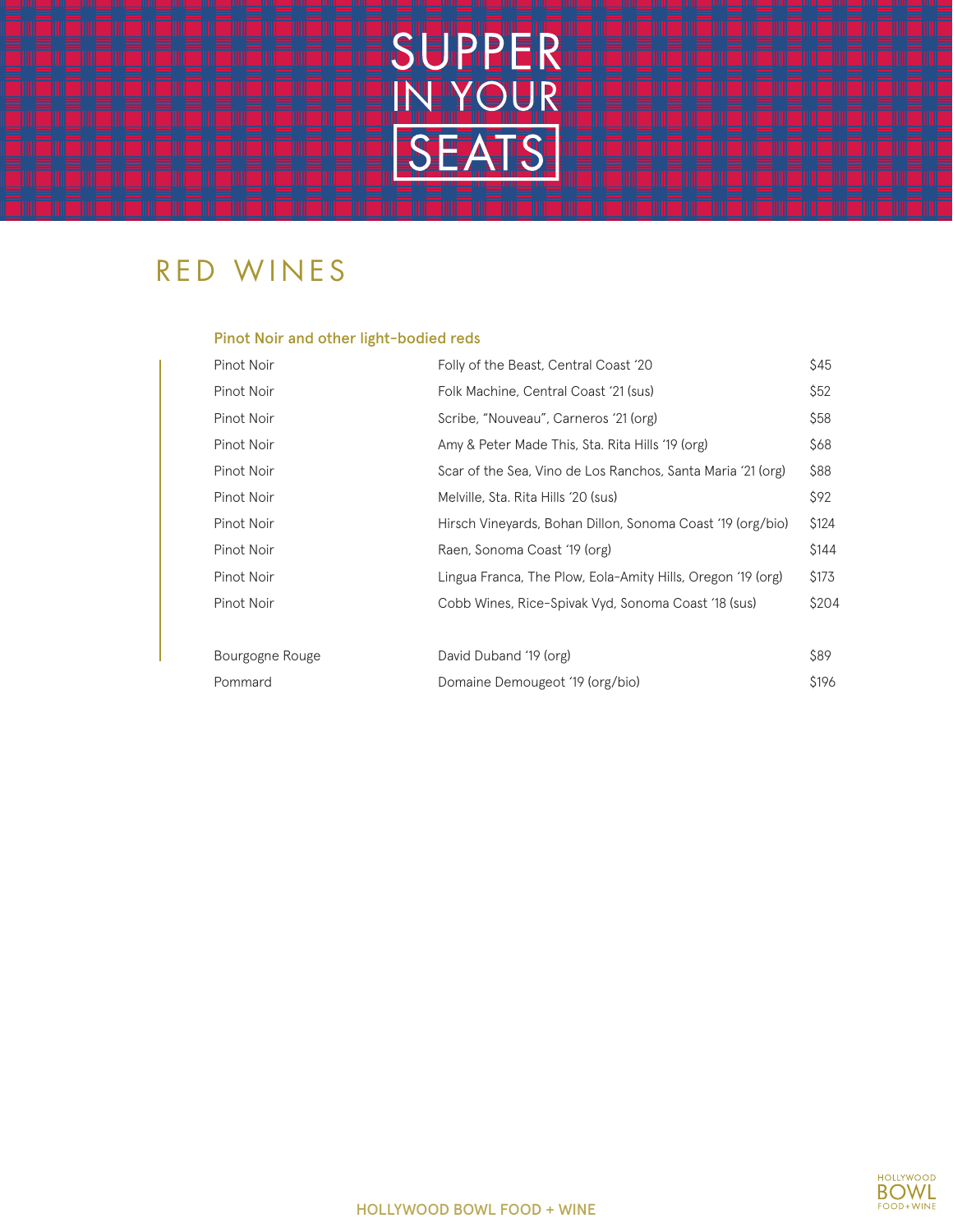

### RED WINES

#### Cabernet and Bordeaux Blends…

| Cabernet Sauvignon   | Chop Shop, Paso Robles '19                                         | \$42  |
|----------------------|--------------------------------------------------------------------|-------|
| Cabernet Sauv. Blend | The Paring, California '17 (sus)                                   | \$68  |
| Cabernet Sauv. Blend | Genuine Risk, Santa Ynez Valley '18 (org)                          | \$72  |
| Cabernet Sauv. Blend | Obsidian Ridge, Estate, Red Hills, Lake County '19 (sus)           | \$98  |
| Cabernet Sauvignon   | Adaptation, Napa Valley '18 (org)                                  | \$215 |
| Cabernet Sauvignon   | Scribe, Outpost East, Atlas Peak, Napa Valley '18 (org)            | \$245 |
| Cabernet Sauvignon   | Cade, Estate, Howell Mountain, Napa Valley '18 (org)               | \$280 |
| Cabernet Sauvignon   | Darioush, Napa Valley '19 (sus)                                    | \$345 |
| Cabernet Sauv. Blend | Lail, J. Daniel Cuvée, Napa Valley '14 (sus)                       | \$395 |
| Cabernet Sauvignon   | Plumpjack, Estate, Napa Valley '19 (org/sus)                       | \$425 |
| Cabernet Sauvignon   | Nickel & Nickel, Napa Valley '18                                   | \$450 |
| Cabernet Sauvignon   | Continuum (by Tim Mondavi), Napa Valley '19 (org)                  | \$545 |
|                      |                                                                    |       |
| Graves               | Chateau Respide-Médeville '16 (sus)                                | \$84  |
| Pauillac             | Chateau Pichon-Longueville, Reserve de la Comtesse '17 (sus) \$189 |       |
| Pomerol              | Chateau Mazieres '18 (org)                                         | \$125 |